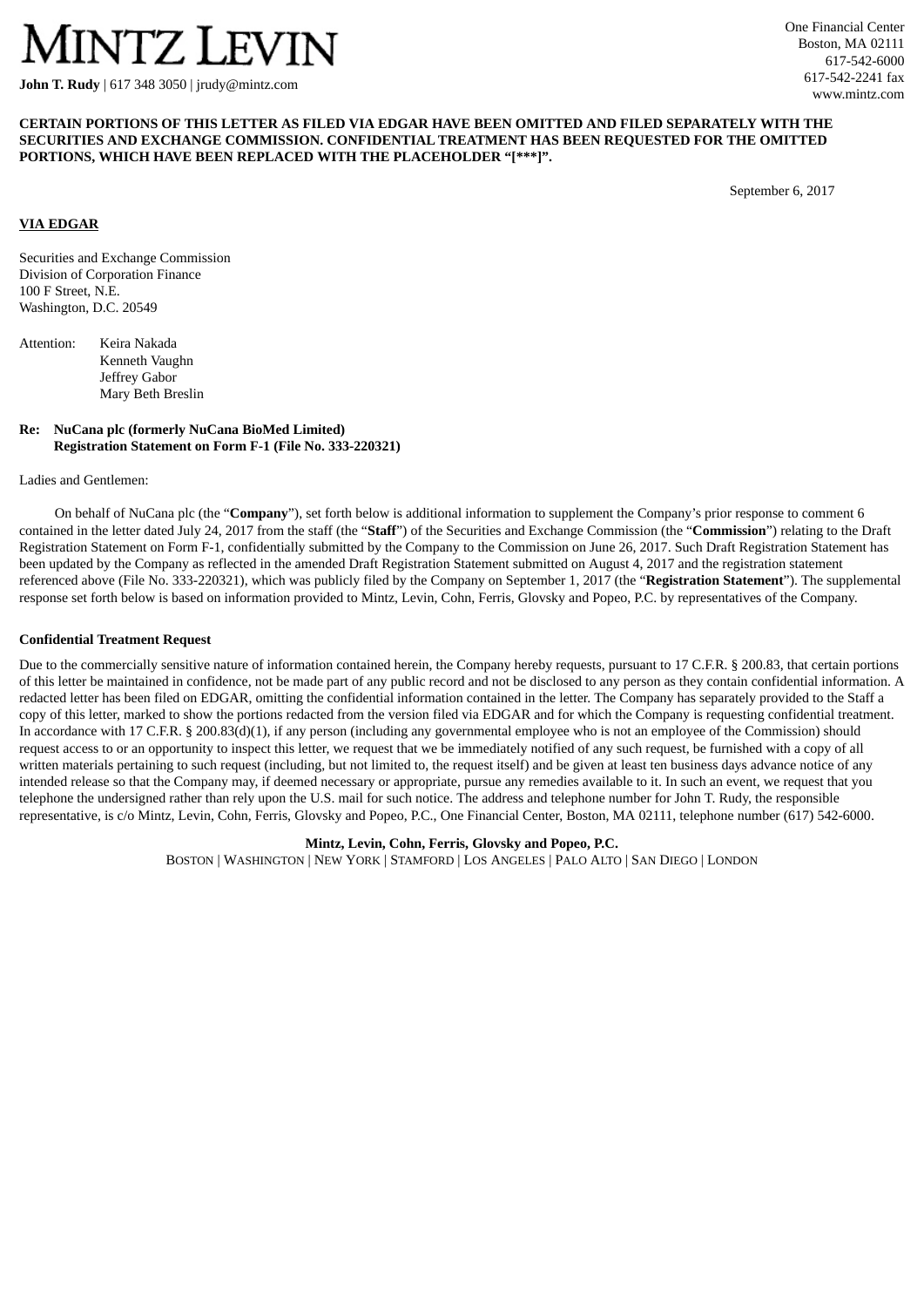Page 2

# **Staff Comment and Company Response**

#### Critical Accounting Policies, Judgements and Estimates Valuation of Ordinary Shares, p. 81

Comment 6: We may have additional comments on your accounting for equity issuances including stock based compensation and convertible instruments. Once you have an estimated offering price, please provide us an analysis explaining the reasons for the differences between the recent valuations of your *common stock leading up to the IPO and the estimated offering price.*

## **Response:**

During 2016, the Company issued options for its ordinary shares on June 30, August 22, October 28 and December 12. During the six months ended June 30, 2017, the Company issued options for its ordinary shares on May 16. Consistent with the Company's historical practice, the fair value of the ordinary shares underlying each of these option grants was determined on each grant date and, in the absence of a public trading market for the Company's ordinary shares or American Depositary Shares ("**ADSs**"), various objective and subjective factors were considered to determine fair value, as described in detail in the Registration Statement, including:

- the lack of an active public market for the Company's ordinary shares or ADSs, as well as the Company's series A and series B convertible participating shares;
- the prices of the Company's series A and series B convertible participating shares sold to outside investors in arm's length transactions, and the rights, preferences and privileges of the series A and series B convertible participating shares relative to its ordinary shares;
- the data generated from the Company's research and development programs and financial condition;
- the material risks related to the Company's business and industry;
- the Company's business strategy;
- the market performance of publicly traded companies in the life sciences and biotechnology sectors; and
- the likelihood of achieving a liquidity event for the holders of the Company's ordinary shares, such as an initial public offering ("**IPO**"), given prevailing market conditions.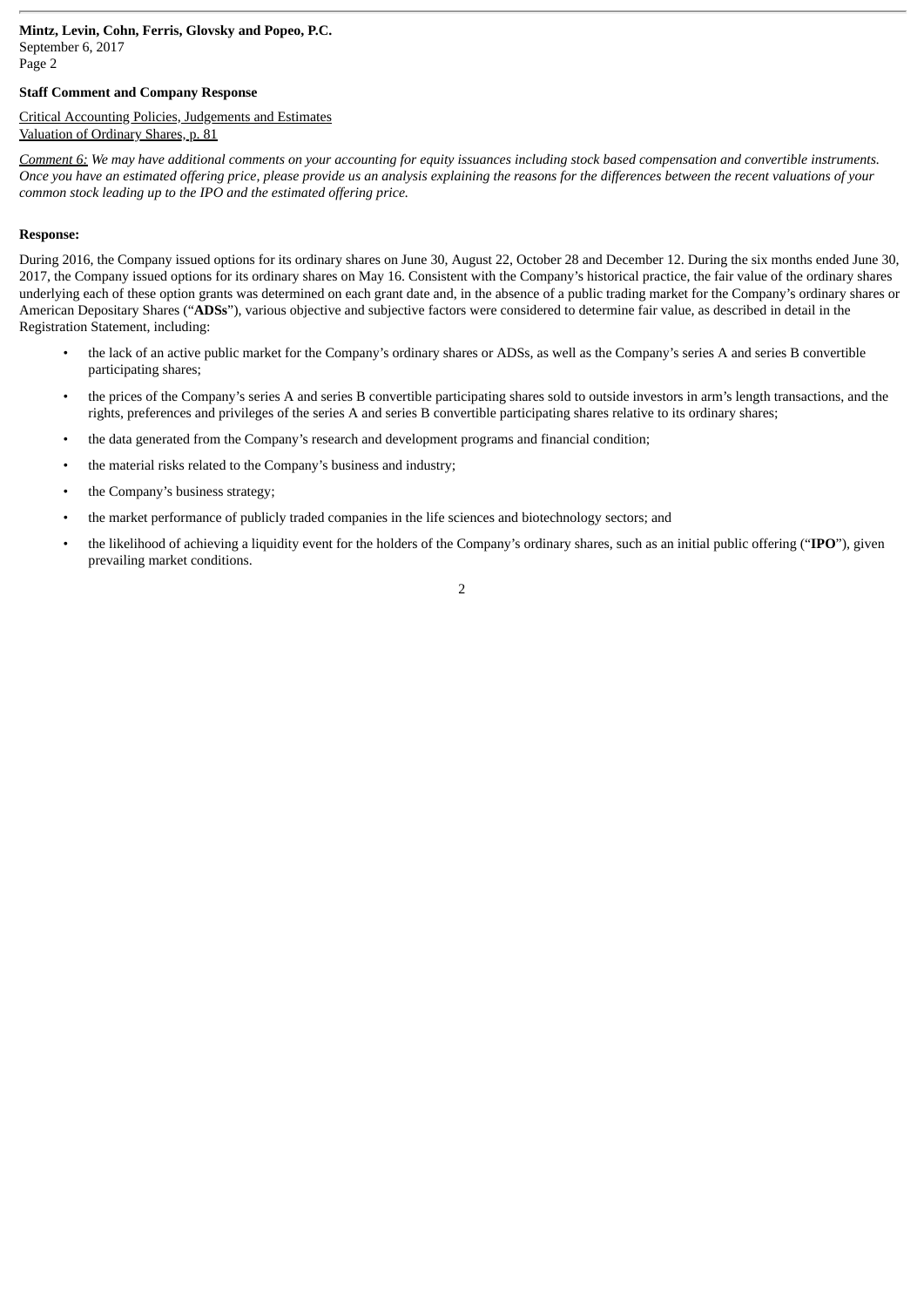Page 3

In addition, as part of its assessment of the fair value of the Company's ordinary shares for purposes of making stock option grants, the Company directed an independent valuation firm to complete *retrospective* valuations for June 30, 2016, August 22, 2016, October 28, 2016 and December 1, 2016 and a *contemporaneous* valuation for May 16, 2017 using methodologies, approaches and assumptions consistent with the guidelines outlined in the American Institute of Certified Public Accountants Practice Aid, Valuation of Privately-Held-Company Equity Securities Issued as Compensation (the "**Practice Aid**").

The following table summarizes by grant date the number of ordinary shares subject to options granted between January 1, 2016 and June 30, 2017, the per share exercise prices, and the estimated per share fair values of the ordinary shares for financial reporting purposes. Except for the numbers set forth in the "Pre-Split" column of the table, all share numbers, as well as all option exercise prices and estimated fair values of ordinary shares referred to in this letter, have been adjusted to reflect an estimated 1(one) for [**\*\*\***] ([**\*\*\***]) reverse stock split of the Company's capital stock (the "**Stock Split**"), which the Company plans to reflect in a subsequent pre-effective amendment to the Registration Statement.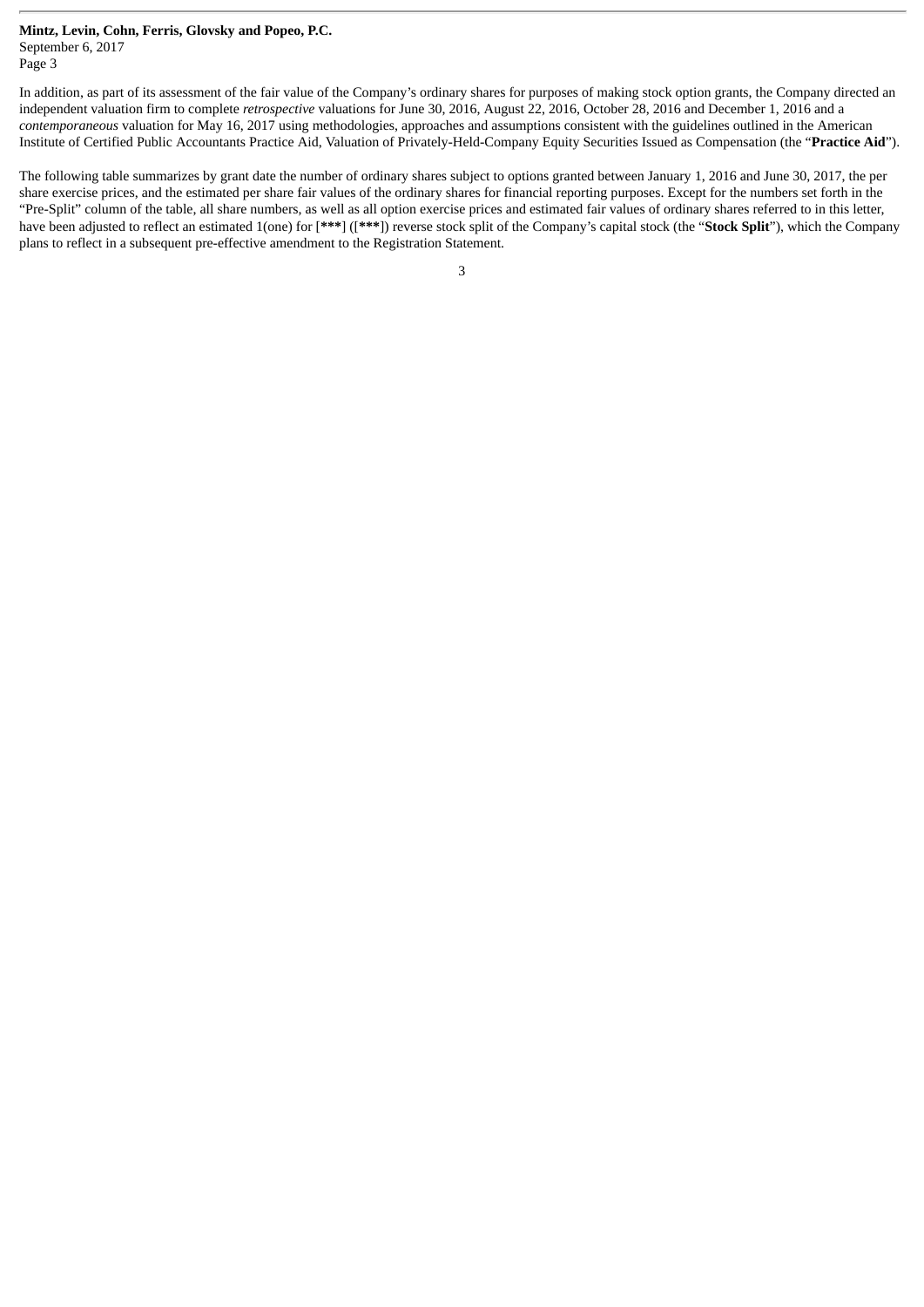Page 4

|               |                                        | <b>Pre-Split</b> |                                |   |                                                                                           |                                        | <b>Post-Split</b>                     |      |                                                                                               |       |  |
|---------------|----------------------------------------|------------------|--------------------------------|---|-------------------------------------------------------------------------------------------|----------------------------------------|---------------------------------------|------|-----------------------------------------------------------------------------------------------|-------|--|
| Date of Grant | Number of<br><b>Options</b><br>Granted |                  | Per Share<br>Exercise<br>Price |   | Per Share Value<br>of Ordinary<br><b>Shares</b> for<br>Financial<br>Reporting<br>Purposes | Number of<br><b>Options</b><br>Granted | <b>Per Share</b><br>Exercise<br>Price |      | Per Share Value of<br><b>Ordinary Shares</b><br>for Financial<br>Reporting<br><b>Purposes</b> |       |  |
| 6/30/2016     | 1,082,760                              | £                | 1.00                           | £ | 1.74                                                                                      | 270,690                                | £                                     | 4.00 |                                                                                               | 6.96  |  |
| 8/22/2016     | 50,000                                 | £                | 0.70                           | £ | 2.15                                                                                      | 12,500                                 | £                                     | 2.80 | £                                                                                             | 8.60  |  |
| 8/22/2016     | 150,000                                | £                | 0.75                           | £ | 2.15                                                                                      | 37,500                                 | £                                     | 3.00 | £                                                                                             | 8.60  |  |
| 8/22/2016     | 100,000                                | £                | 0.85                           | £ | 2.15                                                                                      | 25,000                                 | £                                     | 3.40 | £                                                                                             | 8.60  |  |
| 8/22/2016     | 45,000                                 | £                | 0.90                           | £ | 2.15                                                                                      | 11,250                                 | £                                     | 3.60 | £                                                                                             | 8.60  |  |
| 8/22/2016     | 20,000                                 | £                | 0.90                           | £ | 2.15                                                                                      | 5,000                                  | £                                     | 3.60 | £                                                                                             | 8.60  |  |
| 8/22/2016     | 150,000                                | £                | 0.90                           | £ | 2.15                                                                                      | 37,500                                 | £                                     | 3.60 | £                                                                                             | 8.60  |  |
| 10/28/2016    | 50,000                                 | £                | 0.85                           | £ | 2.19                                                                                      | 12,500                                 | £                                     | 3.40 | £                                                                                             | 8.76  |  |
| 10/28/2016    | 200,000                                | £                | 1.00                           | £ | 2.19                                                                                      | 50,000                                 | £                                     | 4.00 | £                                                                                             | 8.76  |  |
| 12/12/2016    | 183,000                                | £                | 1.00                           | £ | 2.30                                                                                      | 45,750                                 | £                                     | 4.00 | £                                                                                             | 9.20  |  |
| 5/16/2017     | 93,000                                 | £.               | 1.00                           | £ | 2.77                                                                                      | 23,250                                 | £                                     | 4.00 | £                                                                                             | 11.08 |  |

A discussion of each valuation and related award is as follows:

#### *Valuations*

The retrospective and contemporaneous valuation appraisals used the market-based approach to determine an equity value. The Company utilized the guideline public company ("**GPC**") method under the market-based approach to determine the estimated fair value of its ordinary shares because it determined that this approach was the most appropriate for a clinical-stage biopharmaceutical company at this point in its development. In application of the GPC method under the market-based approach, the Company considered the pricing of initial public offerings completed by clinical-stage oncology companies between April 2015 and May 2017. The Company calculated the median equity values for nine companies at the time of their IPOs, not including the IPO proceeds. To convert the prospective IPO value to present value, the Company applied a discount rate which was derived from studies of rates of return required by venture investors in IPO-stage companies. In addition to these GPCs, the Company considered the median enterprise value indicated by a group of eight trading GPCs whose trading prices provided contemporaneous indications of value as of each appraisal date. The Company's equity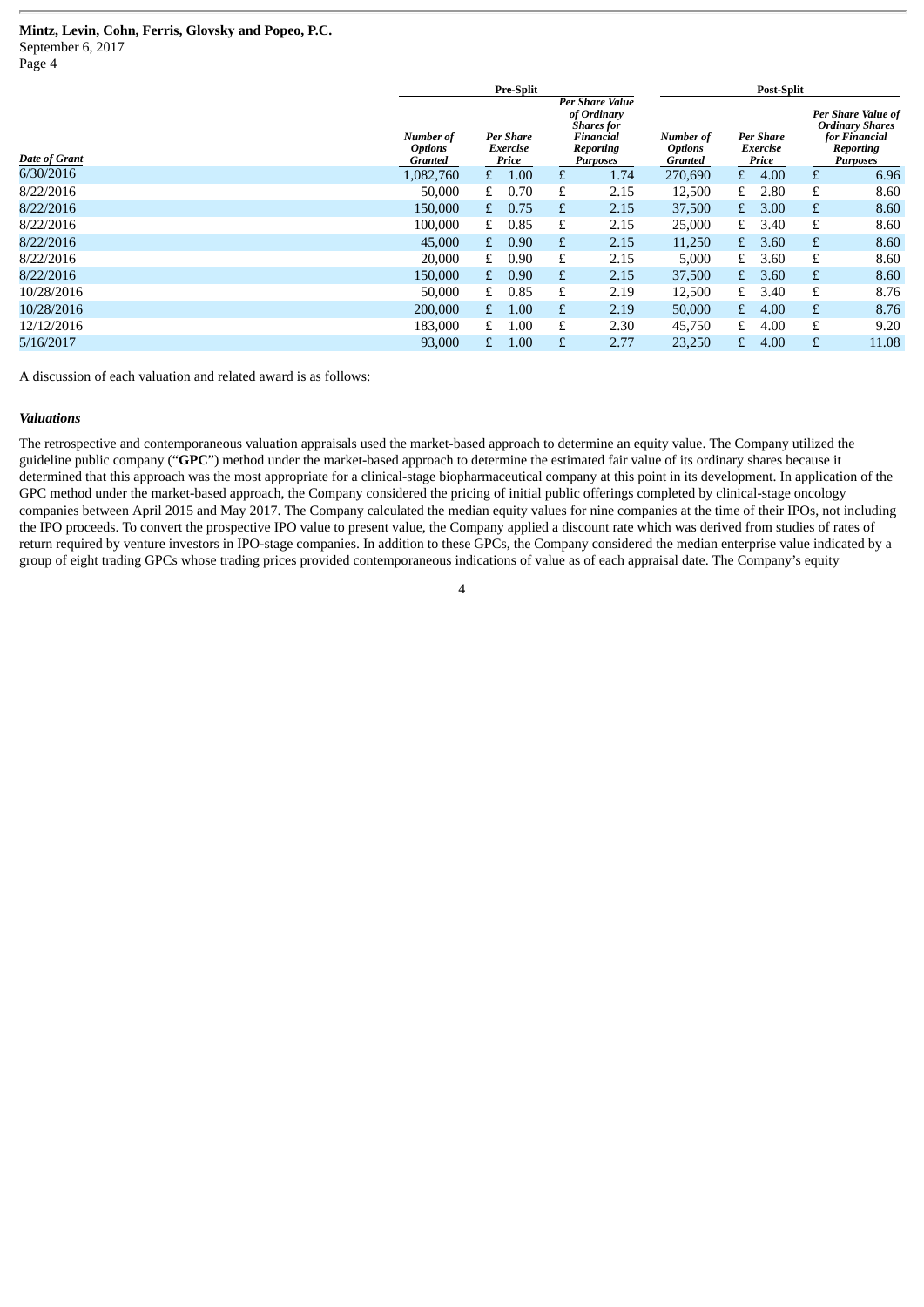Page 5

value was calculated as a weighted average of values indicated by the two groups of GPCs. To account for lack of access to an active public market, the Company applied a discount for lack of marketability ("**DLOM**") to the equity value. The DLOM was estimated using an Asian put model. Inputs to the Asian put model included time to liquidity and volatility. A Black-Scholes calculation was used to allocate the non-marketable equity value among issued shares and options. Inputs to the Black-Scholes calculation included option life and volatility. The Black-Scholes calculation relied on the expected life and volatility assumptions derived from the DLOM analysis.

A discussion of the discount rate, life and volatility assumptions associated with each grant and related award subject to a retrospective or contemporaneous valuation follows below.

*June 30, 2016 Retrospective Valuation*. A discount rate of 25.0% was used to convert prospective IPO value to present value. In making the life and volatility assumptions, the Company assumed an IPO date of September 30, 2017 and a non-IPO liquidity date of June 30, 2019. The Company estimated it would be approximately 1.25 years until the Company's IPO with a 40% probability of an IPO occurring. The Company estimated it would be approximately 3.00 years until a non-IPO liquidity event with a 60% probability of such event occurring. The Company estimated a probability-weighted years to liquidity of 2.30. The corresponding volatility applied was 77%. Based on these assumptions, the DLOM was estimated as 28%. The resulting fair value of the Company's ordinary shares was £6.96 per share.

*August 22, 2016 Retrospective Valuation.* A discount rate of 25.0% was used to convert prospective IPO value to present value. In making the life and volatility assumptions, the Company assumed an IPO date of September 30, 2017 and a non-IPO liquidity date of June 30, 2019. The Company estimated it would be approximately 1.11 years until the Company's IPO with a 50% probability of an IPO occurring. The Company estimated it would be approximately 2.85 years until a non-IPO liquidity event with a 50% probability of such event occurring. The Company estimated a probability-weighted years to liquidity of 1.98. The corresponding volatility applied was 71%. Based on these assumptions, the DLOM was estimated as 23%. The resulting fair value of the Company's ordinary shares was £8.60 per share.

*October 28, 2016 Retrospective Valuation.* A discount rate of 25.0% was used to convert prospective IPO value to present value. In making the life and volatility assumptions, the Company assumed an IPO date of September 30, 2017 and a non-IPO liquidity date of June 30, 2019. The Company estimated it would be approximately 0.92 years until the Company's IPO with a 60% probability of an IPO occurring. The Company estimated it would be approximately 2.67 years until a non-IPO liquidity event with a 40% probability of such event occurring. The Company estimated a probability-weighted years to liquidity of 1.62. The corresponding volatility applied was 70%. Based on these assumptions, the DLOM was estimated as 21%. The resulting fair value of the Company's ordinary shares was £8.76 per share.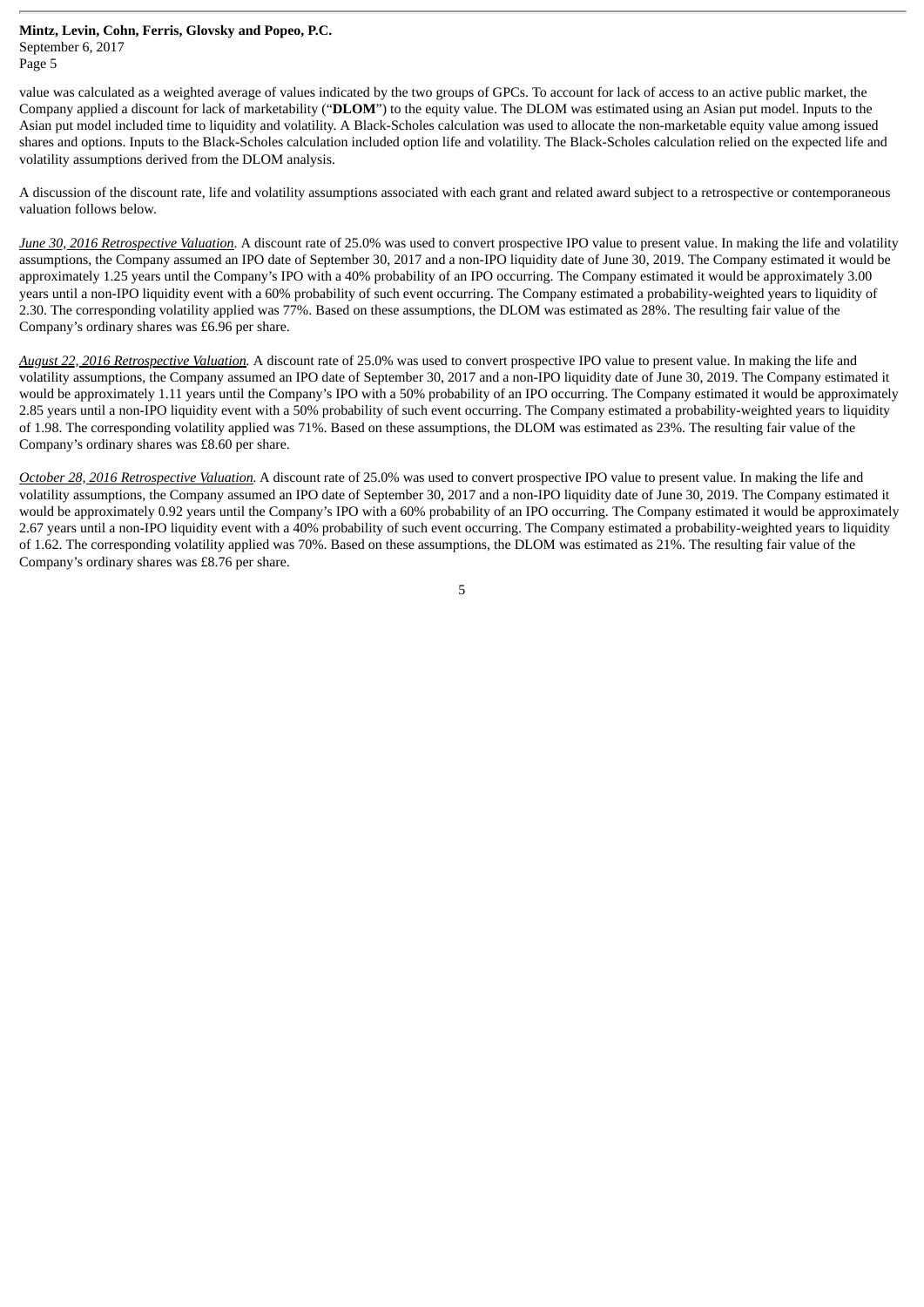*December 1, 2016 Retrospective Valuation*. A discount rate of 25.0% was used to convert prospective IPO value to present value. In making the life and volatility assumptions, the Company assumed an IPO date of September 30, 2017 and a non-IPO liquidity date of June 30, 2019. The Company estimated it would be approximately 0.83 years until the Company's IPO with a 70% probability of an IPO occurring. The Company estimated it would be approximately 2.67 years until a non-IPO liquidity event with a 30% probability of such event occurring. The Company estimated a probability-weighted years to liquidity of 1.35. The corresponding volatility applied was 69%. Based on these assumptions, the DLOM was estimated as 19%. The resulting fair value of the Company's ordinary shares was £9.20 per share.

*May 16, 2017 Contemporaneous Valuation*. A discount rate of 25.0% was used to convert prospective IPO value to present value. In making the life and volatility assumptions, the Company assumed an IPO date of September 30, 2017 and a non-IPO liquidity date of December 31, 2019. The Company estimated it would be approximately 0.38 years until the Company's IPO with an 80% probability of an IPO occurring. The Company estimated it would be approximately 2.63 years until a non-IPO liquidity event with a 20% probability of such event occurring. The Company estimated a probability-weighted years to liquidity of 0.83. The corresponding volatility applied was 56%. Based on these assumptions, the DLOM was estimated as 12%. The resulting fair value of the Company's ordinary shares was £11.08 per share.

The Company advises the Staff that it may grant additional options to certain employees in September 2017 and prior to the IPO. To the extent that such options are granted, the Company also advises the Staff that once the *bona fide* initial offering price range has been determined, the Company anticipates retrospectively reassessing, solely for financial accounting purposes, the ordinary share fair value related to such option grants.

## **Preliminary IPO Price Range**

The Company supplementally advises the Staff that, while not yet reflected in the Registration Statement, on September 5, 2017, representatives of the lead underwriters (the "Underwriters") of its proposed IPO advised the Company that, based on then-current market conditions, they currently anticipated recommending to the Company a preliminary estimated initial public offering price range of \$[**\*\*\***] to \$[**\*\*\***] per share (the **"Preliminary IPO Price Range"**) with a midpoint of \$[**\*\*\***], if the Company were to commence marketing of the transaction on such date. Solely for purposes of comparing this Preliminary IPO Price Range, which is expressed in U.S. dollars, with the valuations of the Company's ordinary shares discussed above, which are expressed in pounds sterling, the Preliminary IPO Price Range as converted to pounds sterling at the noon buying rate of the Federal Reserve Bank of New York as of June 30, 2017 (£1.2995 to \$1.00) is £[**\*\*\***] to £[**\*\*\***] and the midpoint of that range is £[**\*\*\***].

The Preliminary IPO Price Range and the related Stock Split are based on existing conditions in the public capital markets for biotechnology companies, the Company's financial position and prospects (assuming the completion of proposed IPO), the market valuations of comparable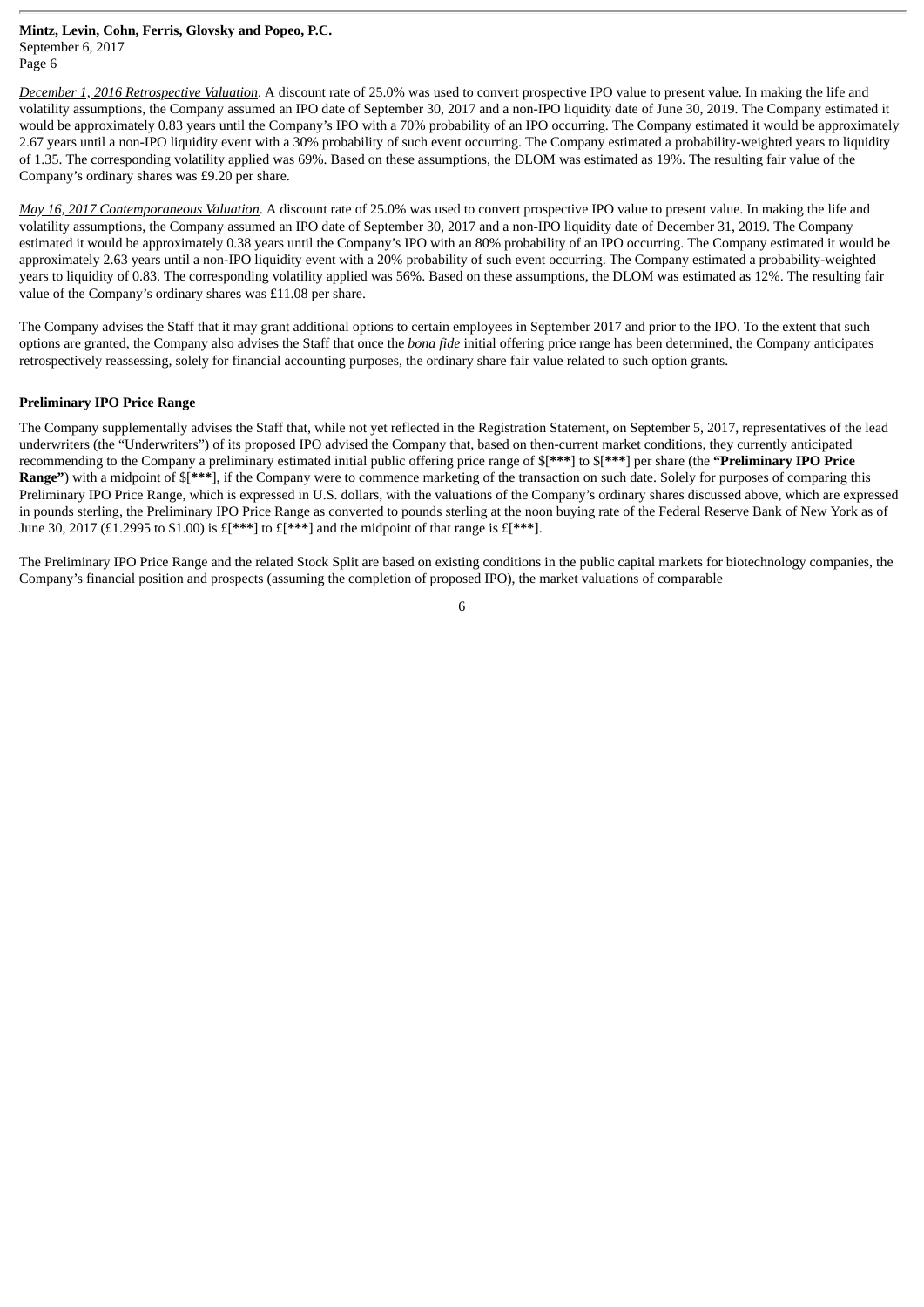Page 7

publicly traded companies and preliminary discussions with the underwriters regarding potential valuations for the Company. These factors were considered in communications that took place between August 31, 2017 and September 5, 2017 among senior management of the Company, the Company's board of directors and representatives of the Underwriters for the proposed IPO. On September 1, 2017, the Company publicly filed the Registration Statement with the Commission registering a public offering with a maximum aggregate offering price of \$115,000,000. Until such time as the Company revises the Registration Statement through a pre-effective amendment to include the price range and other details of the offering and to commence the road show, the actual price range and the Stock Split remain under discussion between the Company and the Underwriters and subject to adjustment based on factors outside the Company's control, such as changes in market conditions, the Company's business and prospects and the valuation of comparable publicly traded companies.

The Company advises the Staff that it will set forth a *bona fide* initial offering price range in a pre-effective amendment to the Registration Statement prior to the distribution of any preliminary prospectus, which price range will be within the Preliminary IPO Price Range. The Company currently expects this pre-effective amendment to be filed on or near September 15, 2017.

The Company respectfully submits to the Staff that the difference between the valuations described above, compared to the Preliminary IPO Price Range, is reasonable. The probability of completing an IPO was determined to be 70% at December 1, 2016 and 80% at May 16, 2017. A 30% probability and a 20% probability, respectively, were assumed for a longer term to liquidity, which corresponds to a higher DLOM. In contrast, the Preliminary IPO Price Range is a single outcome which necessarily assumes that the IPO has occurred and a public market for the Company's ADSs has been created. As a result, unlike the valuation performed in connection with the Company's option grants as a private company, the Preliminary IPO Price Range excludes any marketability or illiquidity discount for the Company's ordinary shares and takes into account that the IPO would provide significant additional cash proceeds to the Company to help fuel its growth and substantially strengthen the Company's balance sheet.

Finally, there are other factors that support the discounted valuation determinations, compared to the Preliminary IPO Price Range, including (i) the inherent uncertainty of completing a successful IPO, (ii) the possibility that the actual IPO price could be substantially lower than the Preliminary IPO Price Range recommended by the Company's underwriters and (iii) the 180-day lock-up agreement to which the shares underlying the stock options will be subject following the IPO.

#### **Additional Disclosures to be Included in a Subsequent Pre-Effective Amendment**

In a subsequent pre-effective amendment, the Company expects to insert the following disclosure as a new final paragraph in the section entitled "Management's Discussion and Analysis of Financial Condition and Results of Operations — Critical Accounting Policies and Significant Judgments and Estimates — Share-Based Payments — Valuation of Ordinary Shares" on page 86 of the Registration Statement: